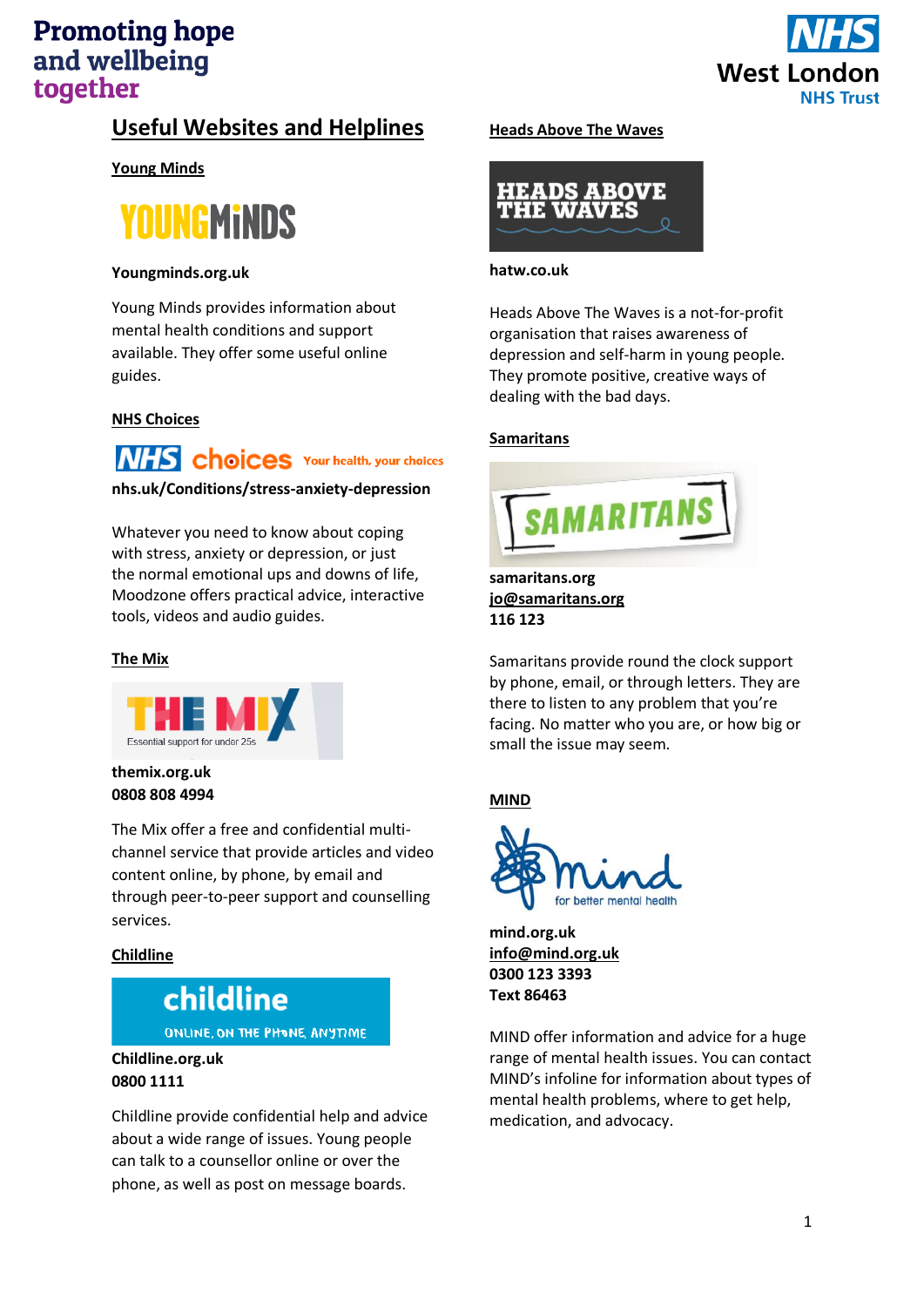

## **Self Help Apps**

**Woebot**



Woebot is a free automated conversational agent (chatbot) who helps you monitor your mood and learn about yourself. (12+)

## **Calm Harm**



Calm Harm provides tasks that help you resist or manage the urge to self-harm. The four categories of tasks target the main reasons people may self-harm: Distract, Comfort, Express and Release. (12+)

### **What's Up? – A Mental Health App**



What's Up? uses interactive games, forums and a thought tracking diary to help people to manage their feelings. Its goals include helping people to manage stress, anxiety and depression, to control panic attacks, and to relax and help them form better habits. (4+)

#### **Headspace: Guided Meditation**



Headspace is a guided meditation app made simple. It tracks your stats and gives you reminders to help you with your practice. Its goals include supporting people to manage stress, anxiety and panic attacks, as well as promoting relaxation and wellbeing. (4+)

#### **Stop, Breath & Think: Kids**



Stop, Breathe & Think Kids Kids Meditation & Better \$ Stop, Breathe & Think ★★★★☆ 4.0, 55 Ratings<br>Free · Offers In-App Purchases

Meditation and mindfulness made easy and fun for kids. This app helps children to discover and develop their 'superpowers' of sleep, being calm, learning to breathe and to resolve conflicts. Designed for kids aged 5-10.  $(4+)$ 

#### **Calm**



Calm offers guided meditations, sleep stories, breathing programs and relaxing music. (4+)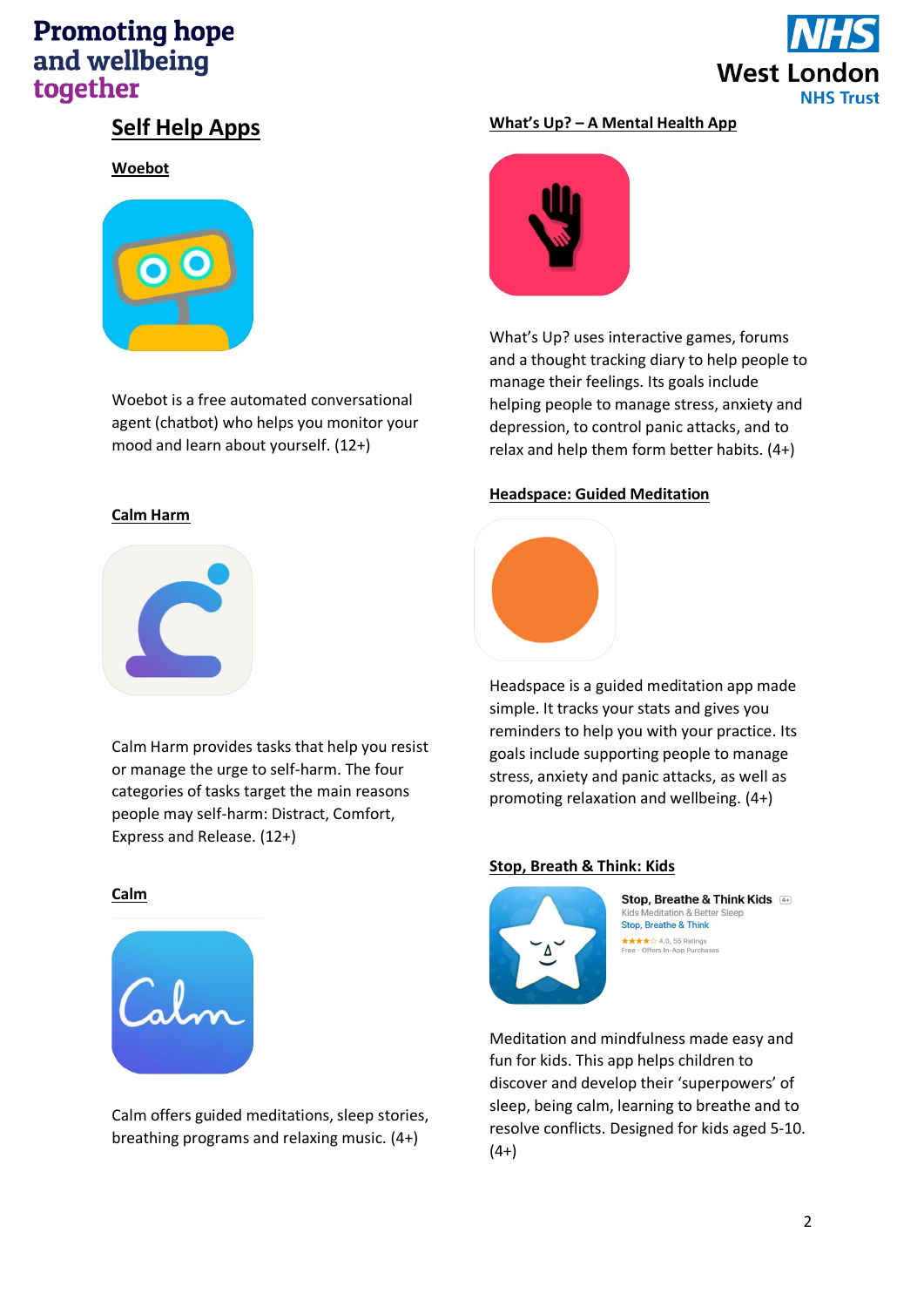

### **Stop, Breathe & Think**



This app is designed to make you more mindful and compassionate. It enables you to track your daily progress. Its goals centre around supporting people's anxiety management and relaxation using methods of relaxation training and mindfulness meditation. (4+)

#### **MindShift**



MindShift is an app designed to help teens and young adults cope with anxiety. It can help you change how you think about anxiety. MindShift aims to help you learn how to relax, develop more helpful ways of thinking, and identify active steps that will help you take charge of your anxiety. (4+)

### **In Hand – A tool to focus where you're at and bring back the balance**



Using a traffic light system, In Hand acts as a digital friend to help you in times of stress or low mood. Taking you through different activities depending on how you're feeling, the app aims to focus you on where you're at and bring back the balance. (4+)

#### **Smiling Mind**



Smiling Mind make mindfulness meditation accessible to all. The programs are designed to assist people in dealing with the pressure, stress and challenges of daily life. It's for children, young people and adults at work and in the classroom. (4+)

#### **Pzizz – Sleep, Nap, Focus**



This app plays you "dreamscapes"— a sleepoptimized mix of music, voiceover, and sound effects that changes each night, to quickly quiet your mind, put you to sleep, keep you asleep, and then wake you up feeling refreshed. (4+)

#### **PAUSE – Relaxation at your fingertips**



Based on the ancient principles of Tai Chi and mindfulness practice. The calming audiovisual feedback in the Pause app is designed to help you keep your attention and focus you in the present moment. (4+)